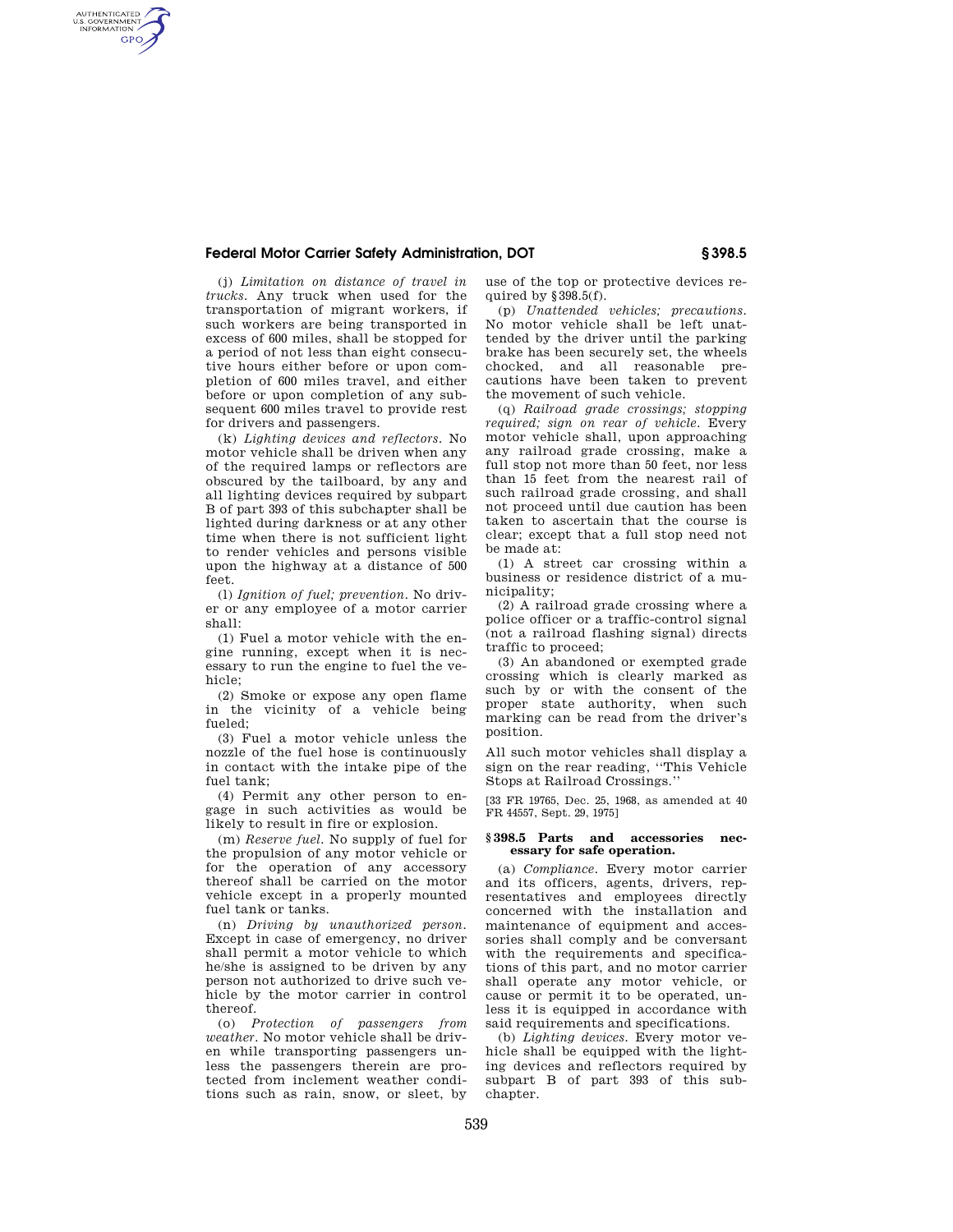(c) *Brakes.* Every motor vehicle shall be equipped with brakes as required by subpart C of part 393 of this subchapter, except §393.44 of this subchapter, and shall satisfy the braking performance requirements contained therein.

(d) *Coupling devices; fifth wheel mounting and locking.* The lower half of every fifth wheel mounted on any truck-tractor or dolly shall be securely affixed to the frame thereof by U-bolts of adequate size, securely tightened, or by other means providing at least equivalent security. Such U-bolts shall not be of welded construction. The installation shall be such as not to cause cracking, warping, or deformation of the frame. Adequate meansshall be provided positively to prevent the shifting of the lower half of a fifth wheel on the frame to which it is attached. The upper half of every fifth wheel shall be fastened to the motor vehicle with at least the security required for the securing of the lower half to a trucktractor or dolly. Locking means shall be provided in every fifth wheel mechanism including adapters when used, so that the upper and lower halves may not be separated without the operation of a positive manual release. A release mechanism operated by the driver from the cab shall be deemed to meet this requirement. On fifth wheels designed and constructed as to be readily separable, the fifth wheel locking devices shall apply automatically on coupling for any motor vehicle the date of manufacture of which is subsequent to December 31, 1952.

(e) *Tires.* Every motor vehicle shall be equipped with tires of adequate capacity to support its gross weight. No motor vehicle shall be operated on tires which have been worn so smooth as to expose any tread fabric or which have any other defect likely to cause failure. No vehicle shall be operated while transporting passengers while using any tire which does not have tread configurations on that part of the tire which is in contact with the road surface. No vehicle transporting passengers shall be operated with regrooved, re-capped, or re-treaded tires on front wheels.

(f) *Passenger compartment.* Every motor vehicle transporting passengers, other than a bus, shall have a pas-

**§ 398.5 49 CFR Ch. III (10–1–10 Edition)** 

senger compartment meeting the following requirements:

(1) *Floors.* A substantially smooth floor, without protruding obstructions more than two inches high, except as are necessary for securing seats or other devices to the floor, and without cracks or holes.

(2) *Sides.* Side walls and ends above the floor at least 60 inches high, by attachment of sideboards to the permanent body construction if necessary. Stake body construction shall be construed to comply with this requirement only if all six-inch or larger spaces between stakes are suitably closed to prevent passengers from falling off the vehicle.

(3) *Nails, screws, splinters.* The floor and the interior of the sides and ends of the passenger-carrying space shall be free of inwardly protruding nails, screws, splinters, or other projecting objects likely to be injurious to passengers or their apparel.

(4) *Seats.* On and after November 1, 1957, a seat shall be provided for each worker transported. The seats shall be: Securely attached to the vehicle during the course of transportation; not less than 16 inches nor more than 19 inches above the floor; at least 13 inches deep; equipped with backrests extending to a height of at least 36 inches above the floor, with at least 24 inches of space between the backrests or between the edges of the opposite seats when face to face; designed to provide at least 18 inches of seat for each passenger; without cracks more than two inches wide, and the exposed surfaces, if made of wood, planed or sanded smooth and free of splinters.

(5) *Protection from weather.* Whenever necessary to protect the passengers from inclement weather conditions, be equipped with a top at least 80 inches high above the floor and facilities for closing the sides and ends of the passenger-carrying compartment. Tarpaulins or other such removable devices for protection from the weather shall be secured in place.

(6) *Exit.* Adequate means of ingress and egress to and from the passenger space shall be provided on the rear or at the right side. Such means of ingress and egress shall be at least 18 inches wide. The top and the clear opening